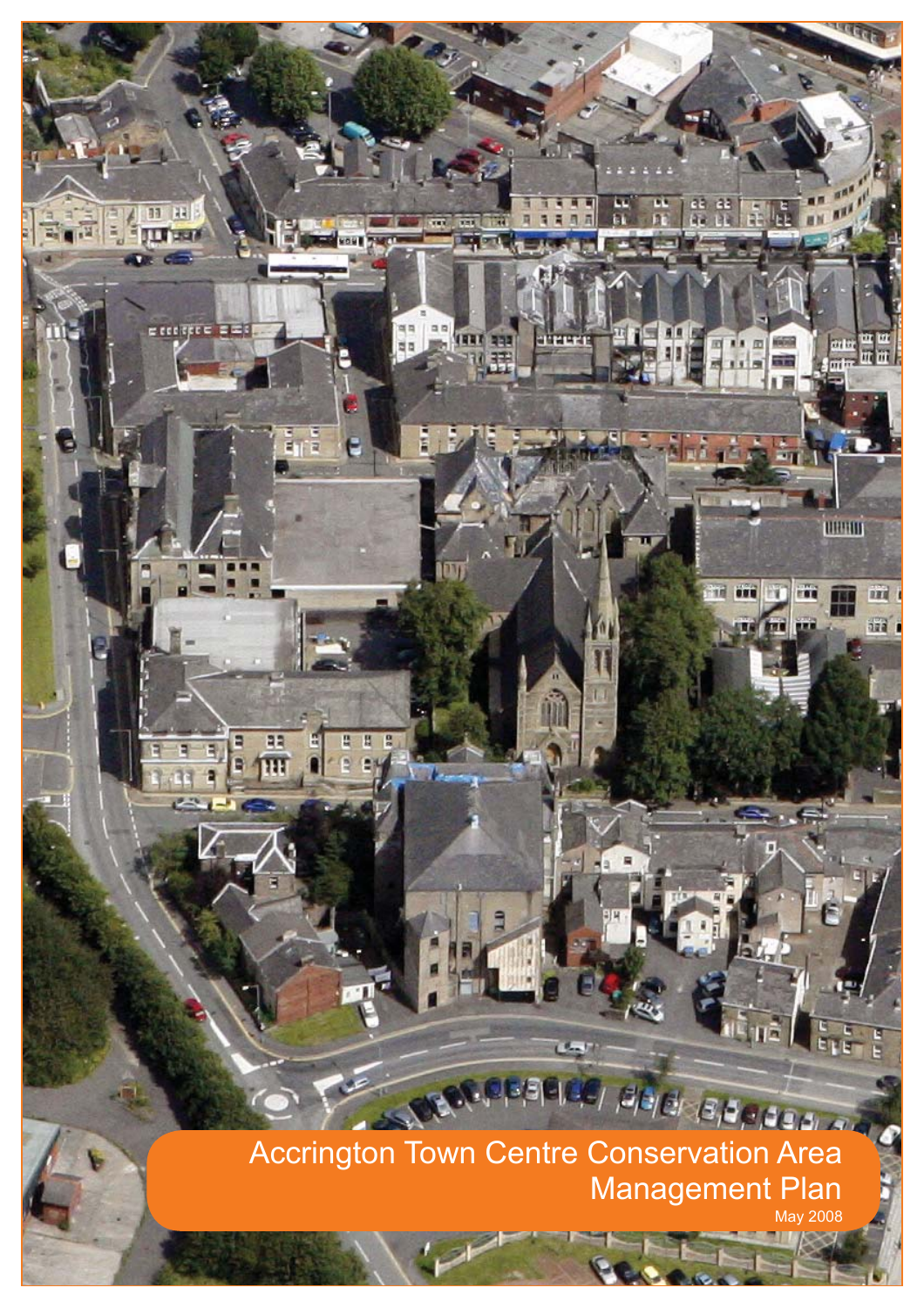If you would like this in larger print, please call 01254 388111

আপনি যদি এই লিফলেটটি আপনার নিজের ভাষায় জানতে চান তাহলে অনুগ্রহপূর্বক কমিউনিটি এডভাইস সেন্টারে ০১২৫৪ ৩৮০১৪৪ নাম্বারে যোগাযোগ করন।

اگرآپاس بفلیٹ (پرچہ) کواپنی زبان میں بھٹے کےخواہش مند ہیں توبراہ مہربانی کمیونٹی ایڈوائس سنٹر سے ٹیلیفون نمبر 380144 (01254) پر ابطہ قائم کریں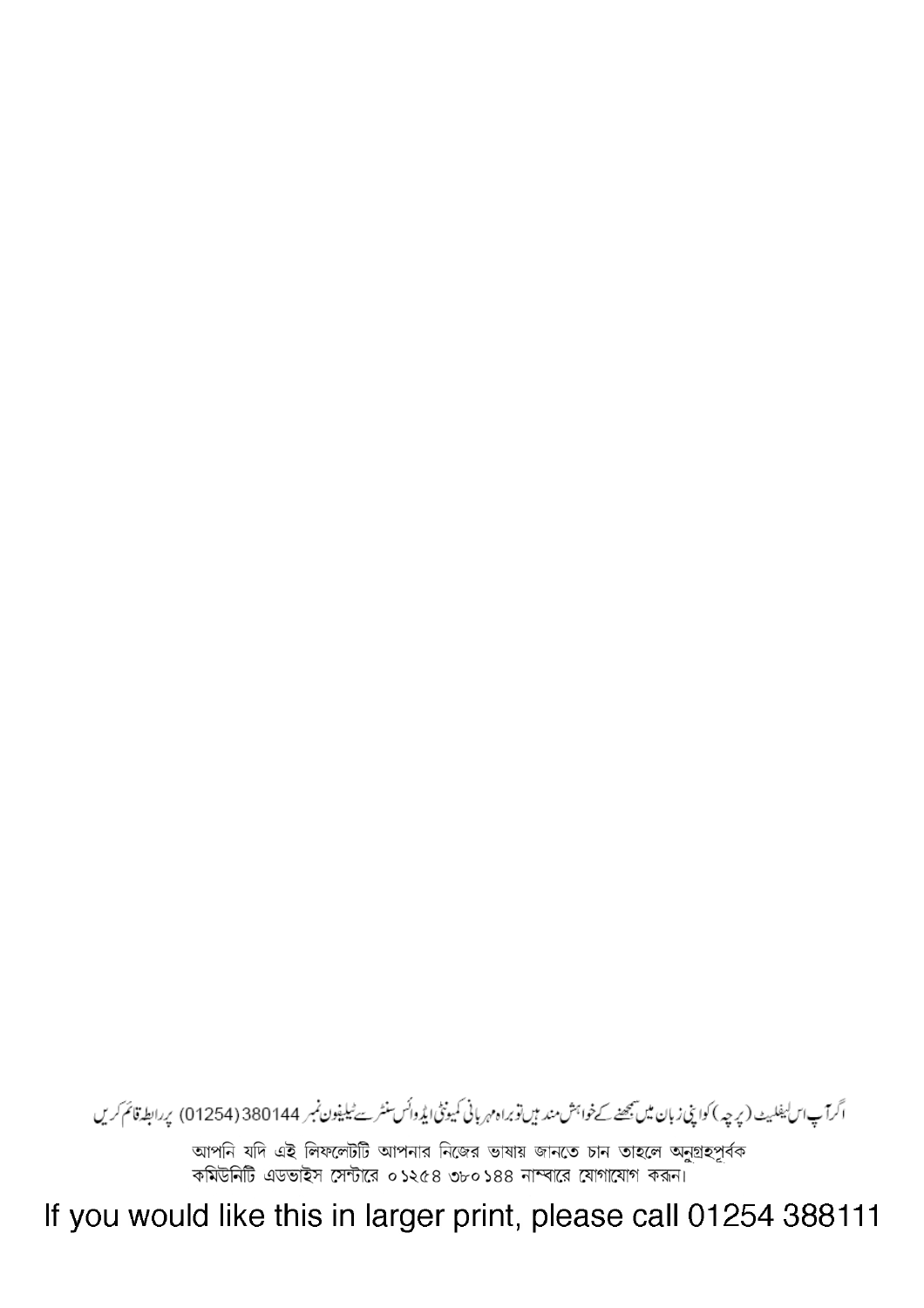# **Contents**

| <b>Section 1:</b> | <b>Purpose of the Management Plan</b>              |
|-------------------|----------------------------------------------------|
| <b>Section 2:</b> | <b>National and Local Planning Policy Guidance</b> |
| <b>Section 3:</b> | <b>Accrington Town Centre Conservation Area</b>    |
| <b>Section 4:</b> | <b>Preservation and Enhancement Proposals</b>      |

## **Appendices**

| Appendix 1: | Accrington Town Centre Conservation Area |
|-------------|------------------------------------------|
|-------------|------------------------------------------|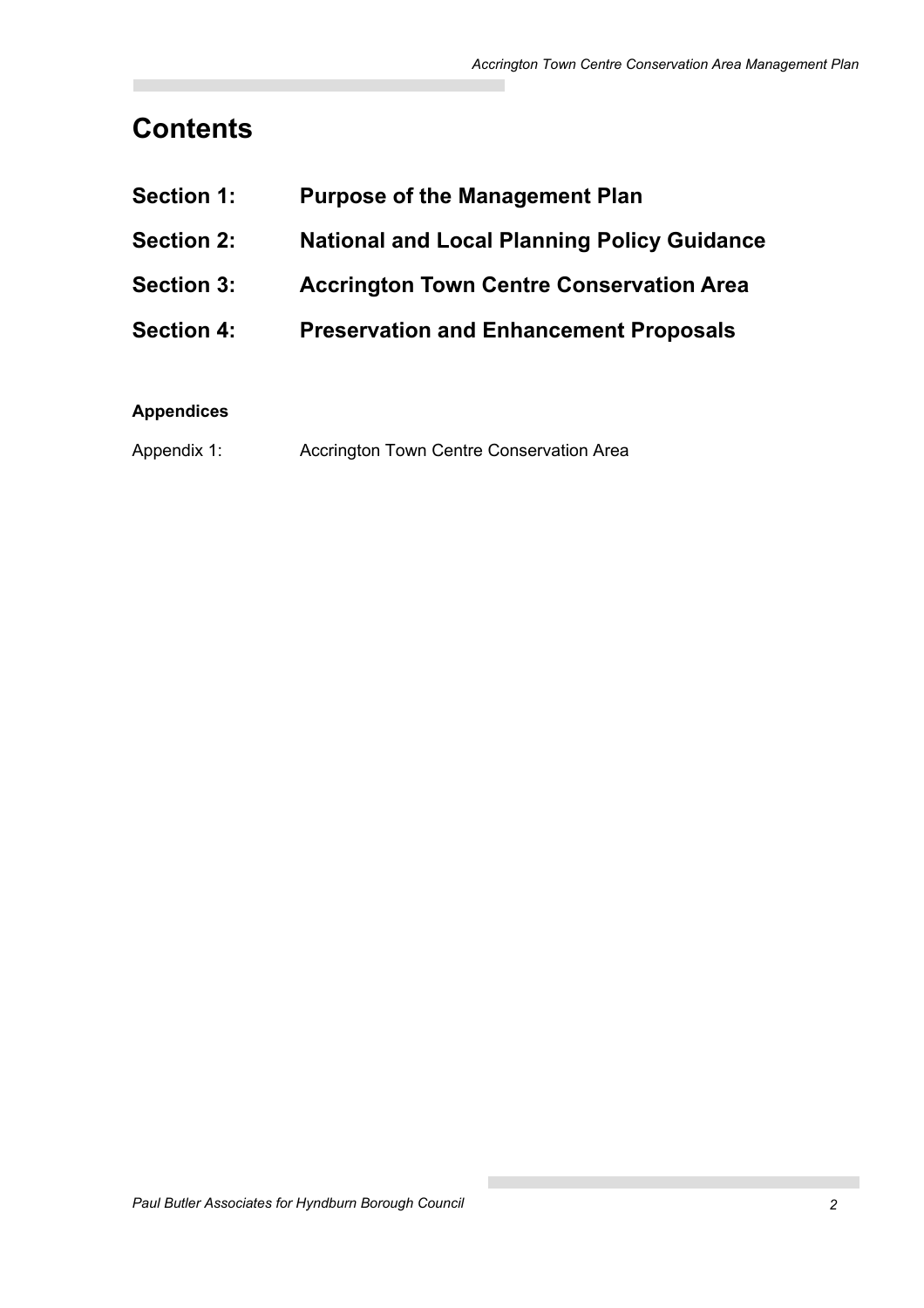## **1. Purpose of the Management Plan**

- 1.1 Further to the designation of conservation areas and the assessment of their character, Local Planning Authorities are required by the Planning (Listed Buildings and Conservation Areas) Act 1990 to consider proposals for their preservation and enhancement.
- 1.2 This document complements the Accrington Town Centre Conservation Area Character Appraisal and has been prepared by Paul Butler Associates on behalf of Hyndburn Borough Council in accordance with national and local planning policy guidance, including English Heritage's *'Guidance on the Management of Conservation Areas'* and its companion document *'Guidance on Conservation Area Appraisals'*. Whilst the character appraisal defines and evaluates the buildings and features that contribute towards the special architectural and historic interest of the conservation area, this management plan formulates proposals to help secure the area's long-term viability as an important heritage asset.

## **2. National and Local Planning Policy Guidance**

- 2.1 Hyndburn Borough Council has a statutory duty to ensure that the special character of Accrington Town Centre Conservation Area is preserved and enhanced. The Council acknowledges that designation alone will not secure the protection and enhancement of the area and that active management is vital to ensure that it can adapt and develop in a positive way.
- 2.2 When taking development control decisions within the conservation area, the Council will have full regard to the Planning (Listed Buildings and Conservation Areas) Act 1990, which provides the principal legislative policy base for the conservation of the historic environment, and to Planning Policy Guidance Note 15 '*Planning and the Historic Environment'* and Planning Policy Guidance Note 16 *'Archaeology and Planning'* which provide the main sources of detailed advice for the implementation of the 1990 Act.
- 2.3 The Hyndburn Borough Local Plan (Saved Policies 1997) contains a full suite of planning, conservation and design policies that are of direct relevance to the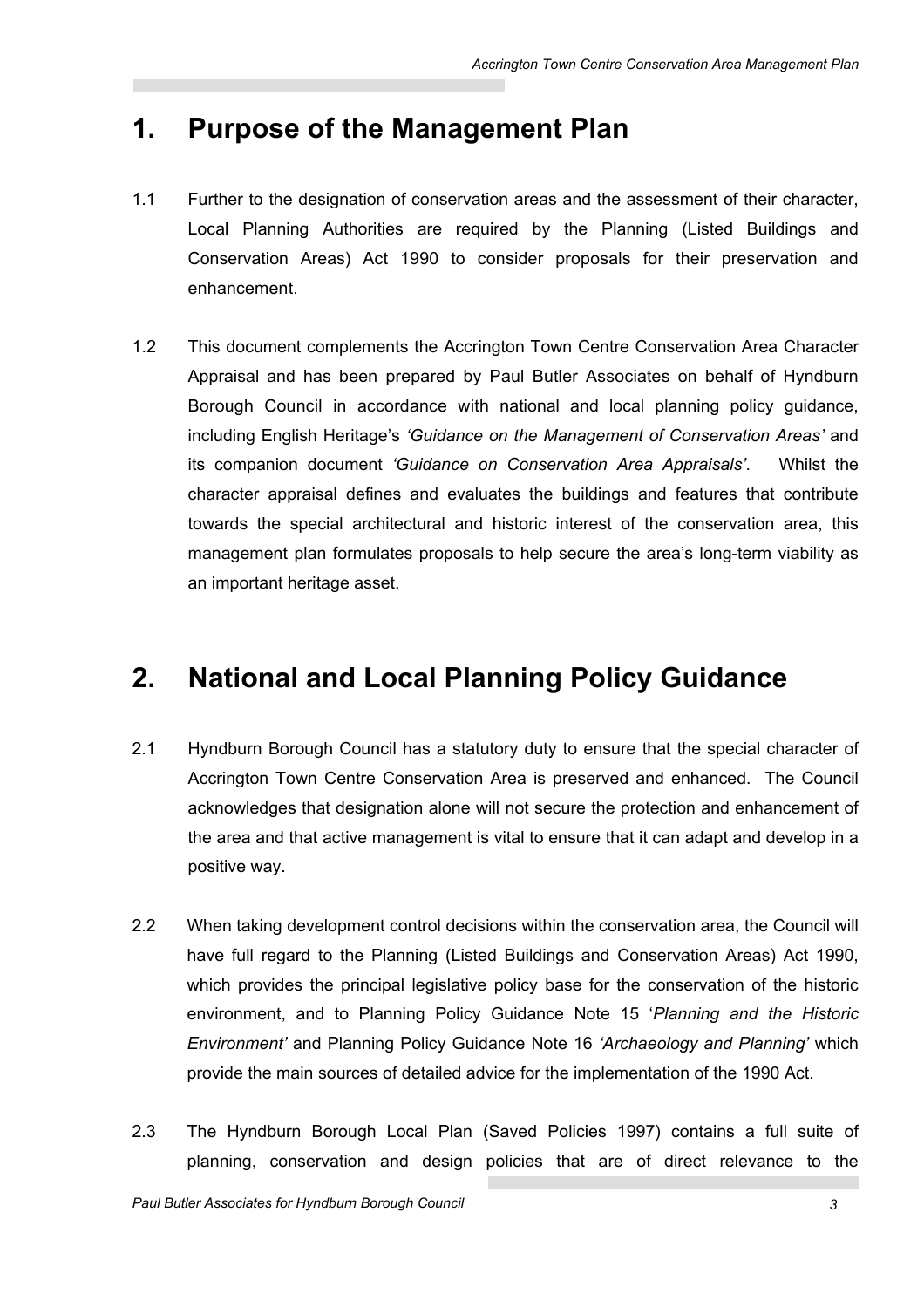preservation and enhancement of listed buildings and conservation areas: Policy E.6 is concerned with safeguarding listed buildings and structures, whilst Policy E.8 addresses development within and adjacent to conservation areas. In accordance with national policy, Hyndburn Borough Council have begun to produce a Local Development Framework (LDF) which will include planning and conservation policies to ensure the continual preservation, enhancement and long-term maintenance of the area's special character. In addition, the Council has produced advisory guides for each of their conservation areas. The guide for Accrington Town Centre Conservation Area details the design criteria that the Council require all new development within the conservation area to meet.

2.4 These national and local planning policies provide a consistent and sound basis upon which to determine planning applications and also help the Council to defend appeals against refusals of applications that could have a detrimental impact on the special character of the conservation area.

## **3. Accrington Town Centre Conservation Area**

- 3.1 Accrington Town Centre Conservation Area is one of two within Accrington's urban extent, the other being Christ Church Conservation Area which is located to the southeast of the town centre. Accrington Town Centre Conservation Area was designated in 1976 and extended in 1979 and 1991 and now incorporates much of Accrington's municipal centre.
- 3.2 The conservation area's special interest is derived predominantly from its collection of fine nineteenth and early twentieth retail, commercial, civic and ecclesiastical buildings that are arranged around the east-west axes of Blackburn Road, Cannon Street and Warner Street. Its western boundary of the conservation area is formed by the viaduct that carries the railway line between Preston and Colne and by Eagle Street, whilst the northern boundary is formed by the rear of properties on the northern side of Blackburn Road. The eastern boundary follows the rear plots of buildings fronting the eastern side of Abbey Street, whilst the southern boundary is formed by the rear of properties on the southern side of Warner Street and Cannon Street and by the junction of Paradise Street with Eagle Street.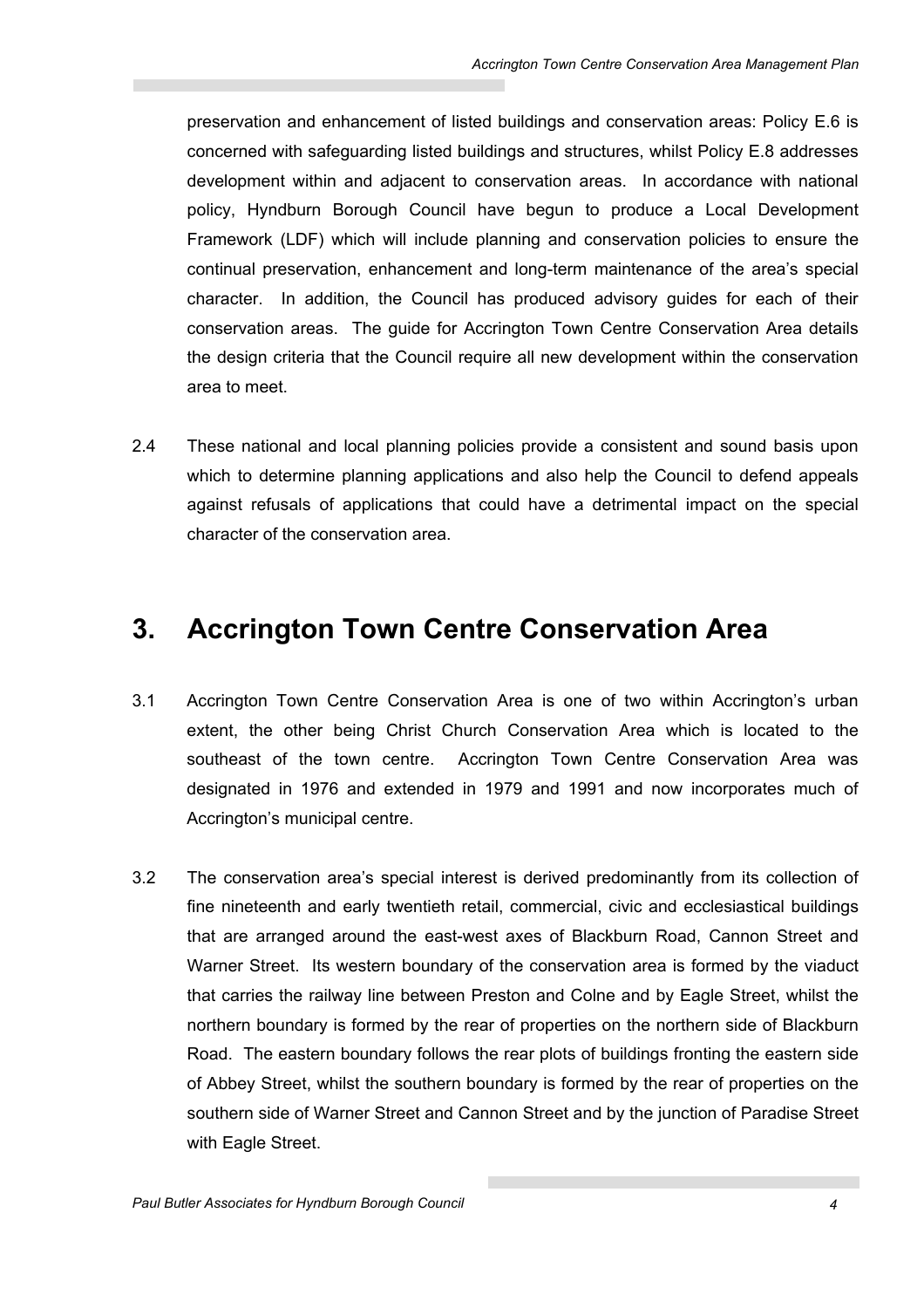3.3 The shape of the conservation area is reflective of the town's early organic development which was initially restrained to the east by Abbey Street which follows the course of an earlier eighteenth century turnpike road and to the west by the railway viaduct which carries the East Lancashire Line. The street pattern and form of the area has remained little changed since the early twentieth century, with the only alterations being the addition or demolition of individual buildings, and as such it contains a number of buildings, both listed and unlisted, which provide a built record of the transition of the town from an agricultural and small-scale domestic industrial settlement through to the arrival of mass industrialisation.

## **4. Preservation and Enhancement Proposals**

4.1 The Accrington Town Centre Conservation Area Character Appraisal identified a series of problems and pressures for change, which if left to persist without intervention, could put the historic fabric of the area at risk from chronic deterioration. The aim of this management plan is to formulate proposals to address the issues identified in the character appraisal:

### **Proposal 1**

The boundary of the conservation area will be amended as shown on the plan at Appendix 1 to incorporate the former Empire Picture House at 1 - 13 Edgar Street.

- 4.2 In accordance with Planning Policy Guidance Note 15 and English Heritage guidance on the management of conservation areas, the appropriateness of the conservation area boundary was reviewed during the preparation of the character appraisal. The review identified where the boundary was originally drawn too tightly and should therefore be extended to incorporate buildings and/or features of historic interest.
- 4.3 The conservation area boundary should be extended to incorporate the former Empire Picture House at 1 - 13 Edgar Street. This ornate red brick building is highly visible within the northwestern section of the conservation area and, as such, contributes significantly to its special architectural and historical interest.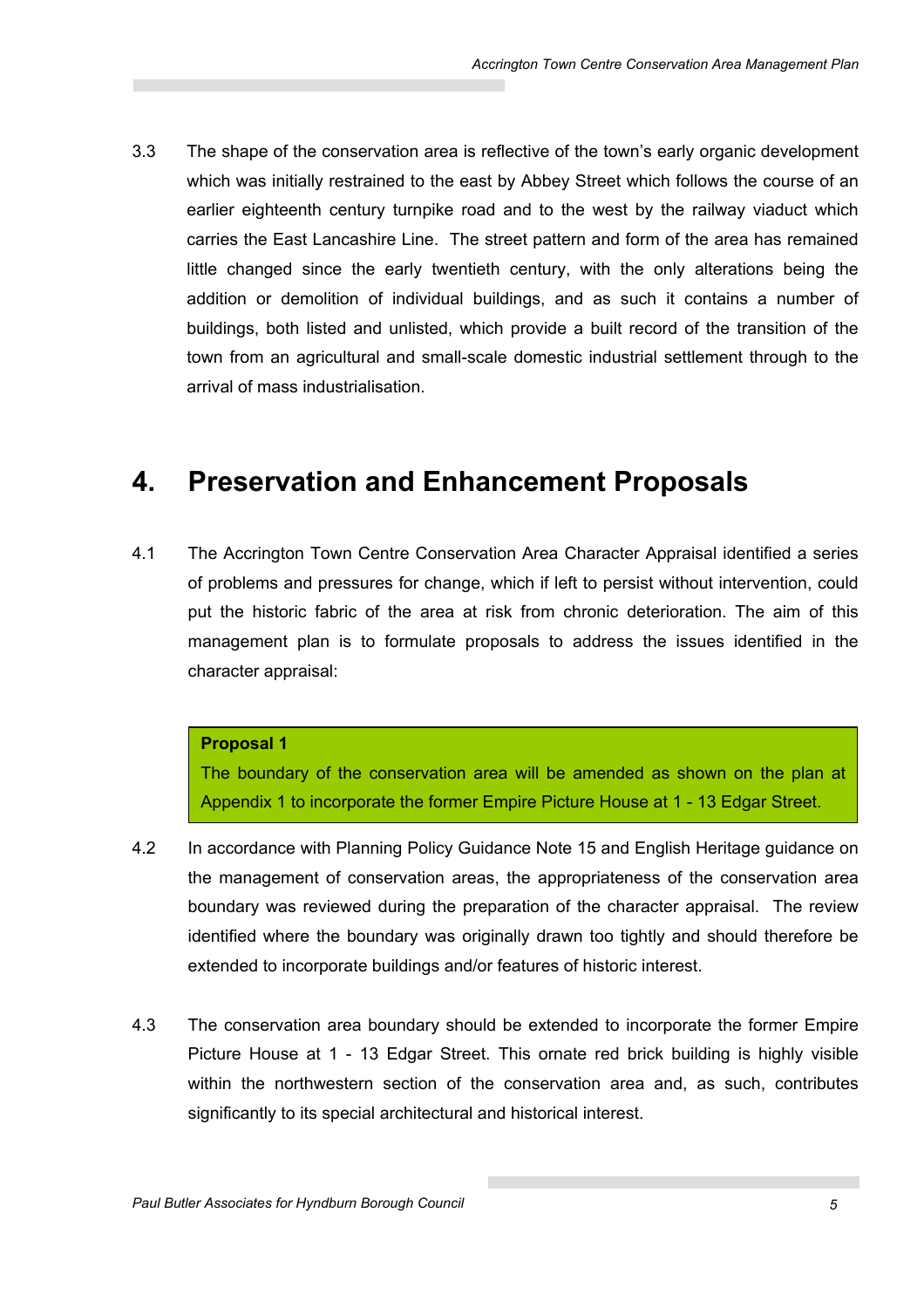4.4 The Council will continue to review the conservation area boundary over time in accordance with planning policy and best practice guidance.

## **Proposal 2**

The following buildings and features are identified as being of local architectural and/or historical interest and will be added to the Council's emerging list of locally important buildings and features – the 'Local List':

- 32 Blackburn Road;
- 43 51 Blackburn Road / 2 12 Church Street;
- 48 56 Blackburn Road;
- 55 59 Blackburn Road;
- 63 79 Blackburn Road;
- 81 Blackburn Road;
- The Railway Public House, 84 86 Blackburn Road;
- 99 101 Blackburn Road;
- <sup>1</sup> 109 117 Blackburn Road;
- 119 Blackburn Road;
- **Former Empire Picture House, 1-13 Edgar Street;**
- **Former Liberal Club, Eagle Street;**
- **Former Sunday and Day School, Willow Street:**
- 7 17 Cannon Street:
- **Ewbank House, Cannon Street;**
- Setted ginnel adjacent to the Baptist Church, Cannon Street;
- 3 5 St James' Street;
- $15 23$  and  $18 30$  St James' Street:
- <sup>16</sup> 18 Church Street;
- 43 Church Street:
- $1 45$  and  $6 46$  Warner Street, and;
- 49 Abbey Street.
- 4.5 There are a number of buildings and features within the conservation area which do not meet the criteria for national statutory listing, but which are considered important to the history, appearance, character and cultural value of Accrington. The government's heritage white paper '*Heritage Protection for the 21st Century*' (March 2007) strongly encourages the creation of local lists to identify locally significant buildings and other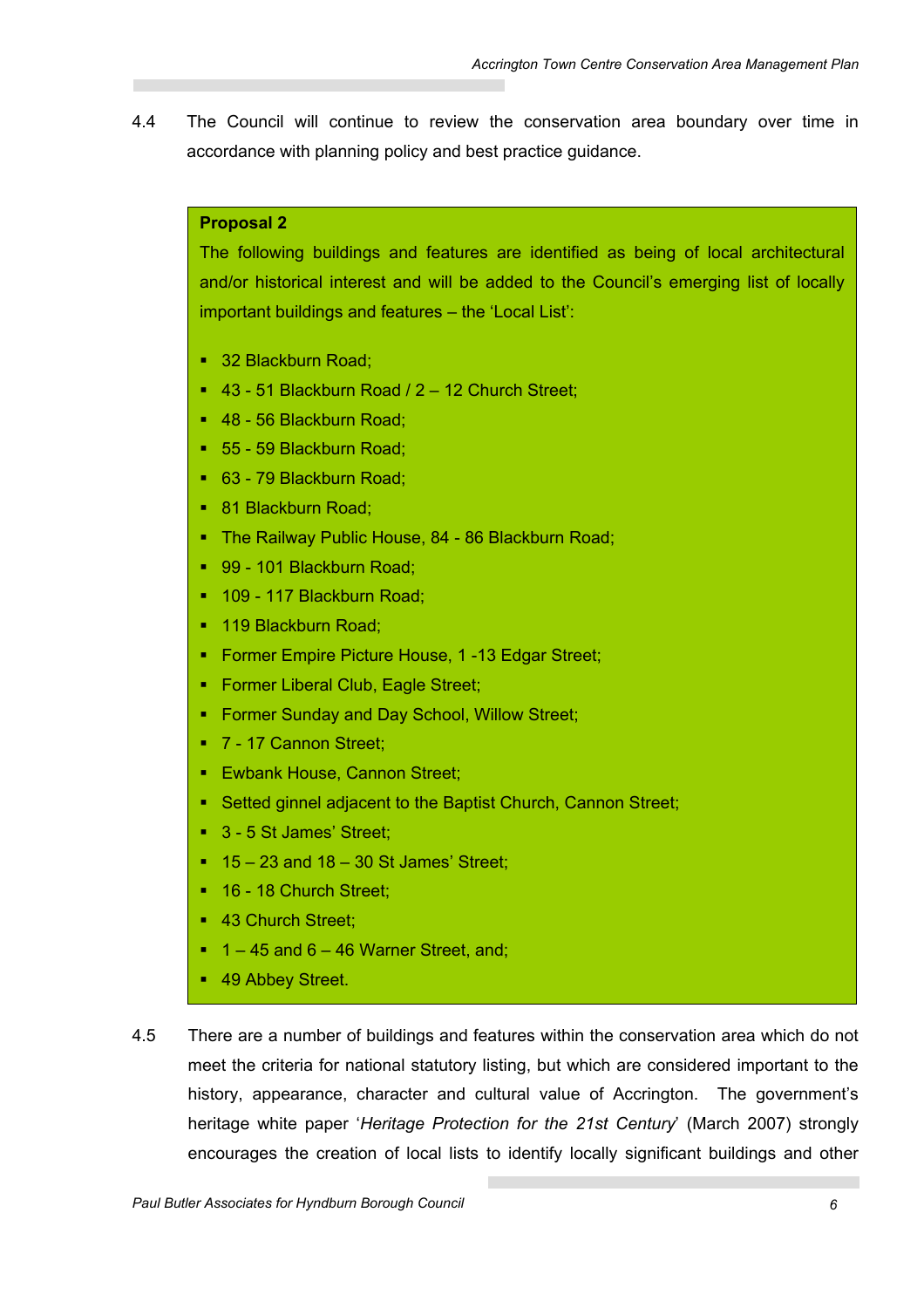features which may not be considered eligible for statutory listing. Whilst local listing status does not afford buildings or features statutory protection, it can be a significant material consideration when determining planning applications.

4.6 The Council is currently preparing a 'Local List'. This list will be kept under continual review in accordance with planning policy and best practice guidance.

#### **Proposal 3**

Applications for the demolition of locally listed buildings and features in the conservation area will be assessed using the criteria set out in Planning Policy Guidance Note 15 for the demolition of listed buildings. Applications for alterations and extensions to locally listed buildings and features will also be assessed using the criteria set out in Planning Policy Guidance Note 15 for listed buildings.

4.7 Whilst locally listed buildings do not enjoy the full protection of statutory listing, their historical and architectural importance and contribution to the special collective character of the conservation area should be considered in determining applications for change or demolition. Saved Local Plan Policy E.8 sets out the Council's adopted approach to proposals for development in and adjacent to conservation areas in order to preserve and enhance the special character and appearance of these areas. Proposal 3 provides detailed advice on how this policy will be applied.

#### **Proposal 4**

Legislative powers, including the service of Urgent Work Notices, Repairs Notices, Section 215 Notices and Compulsory Purchase Orders (CPO), will be exercised to target key buildings and structures which are considered to be 'at risk'.

4.8 In the interests of preserving and enhancing the special character of the conservation area legislative powers, including the service of Urgent Works Notices, Repair Notices and Section 215 Notices, will be exercised on the owners of key buildings and structures that are considered to be 'at risk' through neglect and decay and which adversely affect the amenity of the conservation area. Where a mutually acceptable negotiated position cannot be reached, and where there is a compelling case in the public interest, the Council will use Compulsory Purchase Orders (under the Planning and Compensation Act 2004) in order to take ownership of property.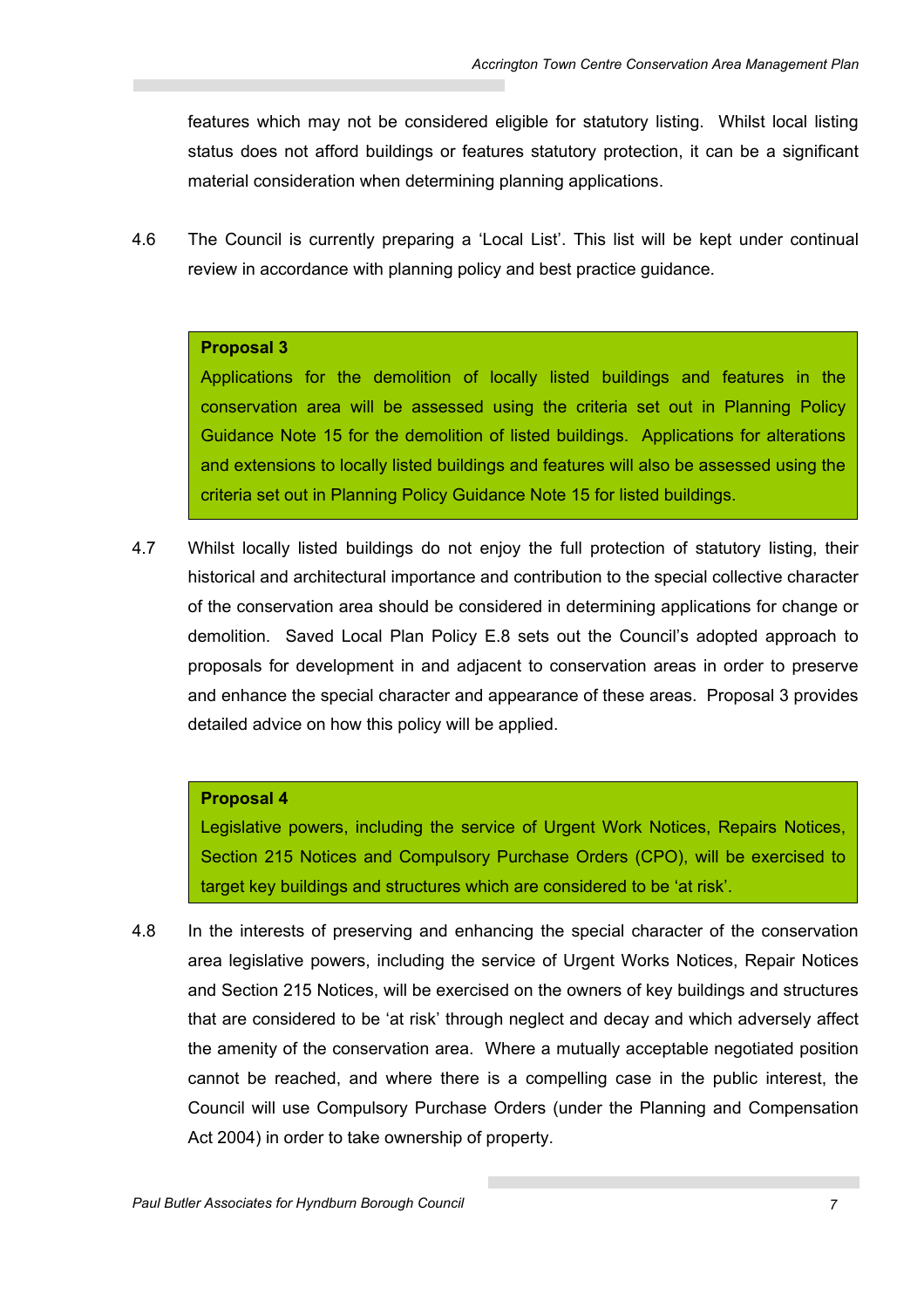4.9 Regular surveys will be undertaken to actively identify buildings and structures 'at risk' within the conservation area.

## **Proposal 5**

*Opportunities to secure regional and national funding for the preservation and enhancement of statutory listed buildings, locally listed buildings and other historic buildings and features within the conservation area will be actively pursued.* 

- 4.10 There is a significant opportunity for heritage-led regeneration within Accrington town centre. The funding of historic building repair, restoration and reuse will assist with achieving the wider regeneration objectives of the town while preserving and enhancing the special local character. The Heritage Lottery Fund (HLF) promotes regeneration through its awards to historic building projects and there is an opportunity to bring vacant historic buildings back into use, encourage the reintroduction of lost architectural details and deliver essential building maintenance in the conservation area through the implementation of a Townscape Heritage Initiative (THI). This would enable building owners to apply for grant monies to regenerate the historic environment from a partnership funded in part by the HLF.
- 4.11 Other possible funding sources include: English Heritage, North West Development Agency, Elevate East Lancashire and developer contributions.
- 4.12 Any regional and national funding will be focused on the heart of the conservation area, with a particular emphasis on the east-west axes of Blackburn Road, Cannon Street and Warner Street

## **Proposal 6**

*Opportunities for establishing a conservation fund to assist building owners with the costs of the authentic repair and restoration of original doors and windows or the replacement of inappropriate modern features with appropriate materials and designs will be actively pursued.* 

4.13 The Council is keen to encourage building owners to use traditional materials and techniques when carrying out repairs and restoration works to buildings within the conservation area. The Council will actively pursue the implementation of a conservation fund to provide financial assistance to owners of statutory listed, locally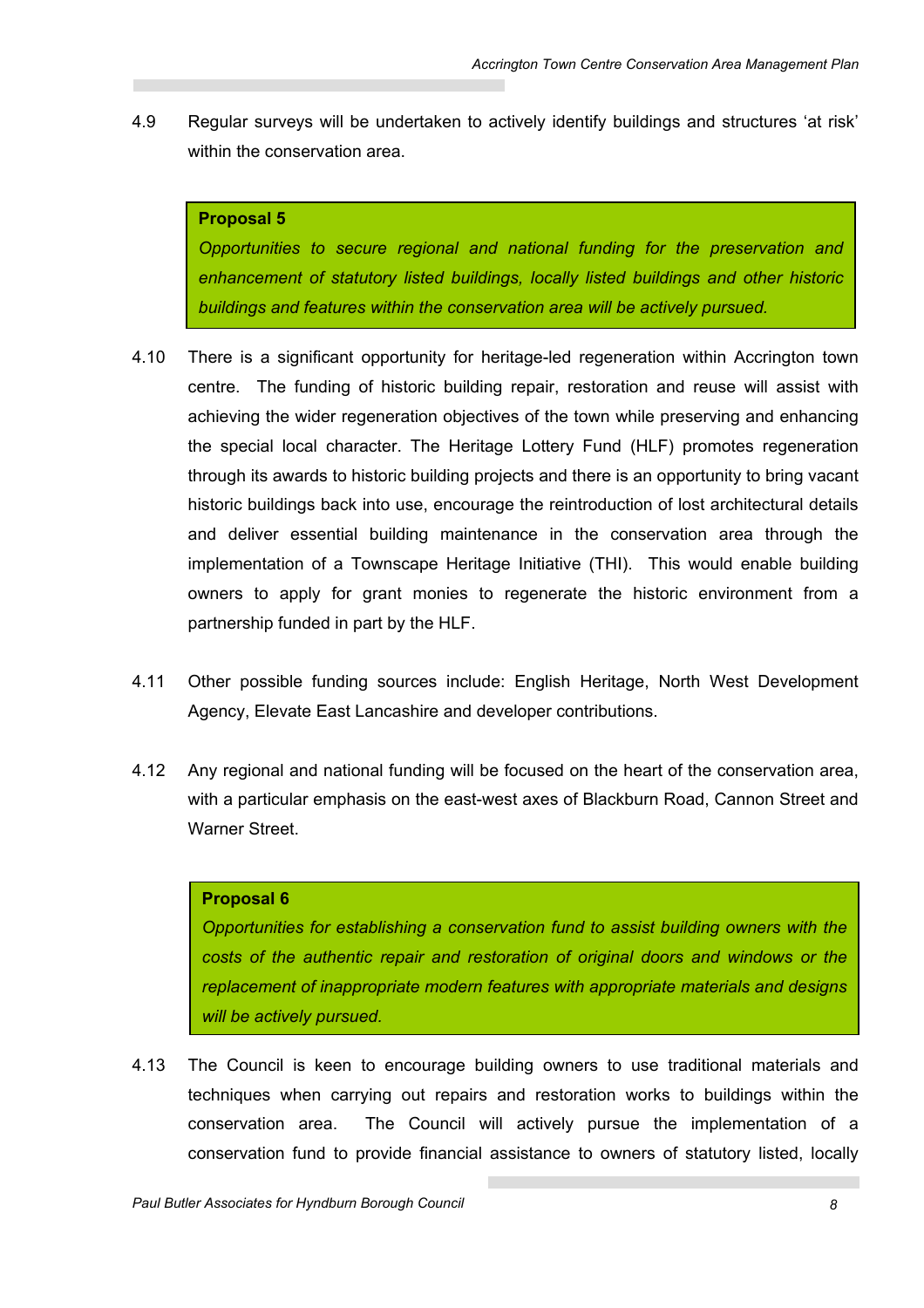listed and other historic buildings and features within the conservation area to help with the extra costs necessary to ensure the authentic repair and restoration of historic fabric. Grant monies made available through the fund will be required to be used in a sympathetic manner to carry out either significant repairs to the fabric of a historic building or the restoration of original features where there was clear evidence of their earlier existence. The decision as to whether any proposed works are eligible for assistance will rest with the Council and all buildings will be subject to a clawback condition that will be applied if the property is sold within three years of the grant being paid.

#### **Proposal 7**

 Important views and vistas within, into, and out of the conservation will be preserved and enhanced. These include:

- Views from Cannon Street and St James Street towards the moors north of the town centre;
- Views of The Coppice from Abbey Street and Avenue Parade;
- **Sloping southwesterly views from Abbey Street towards Scaitcliffe, Holme Street** and Cannon Street;
- **Views in both directions along Cannon Street;**
- Framed glimpses in both directions along Blackburn Road through the railway viaduct arches;
- Views of the Baptist Church, Cannon Street from various points within the town, including from junction of Manchester Road and Nuttall Street and from Eastgate and Scaitcliffe;
- Glimpses of the tower of St James' Church from Dutton Street and from Church Street in the north and Warner Street in the west, and;
- Glimpses of Cannon Street from Willow Street via the ginnel adjacent to the Baptist Church.
- 4.14 The Council will exercise its legislative powers to ensure that views and vistas within, into and out of the conservation area are preserved and enhanced in perpetuity.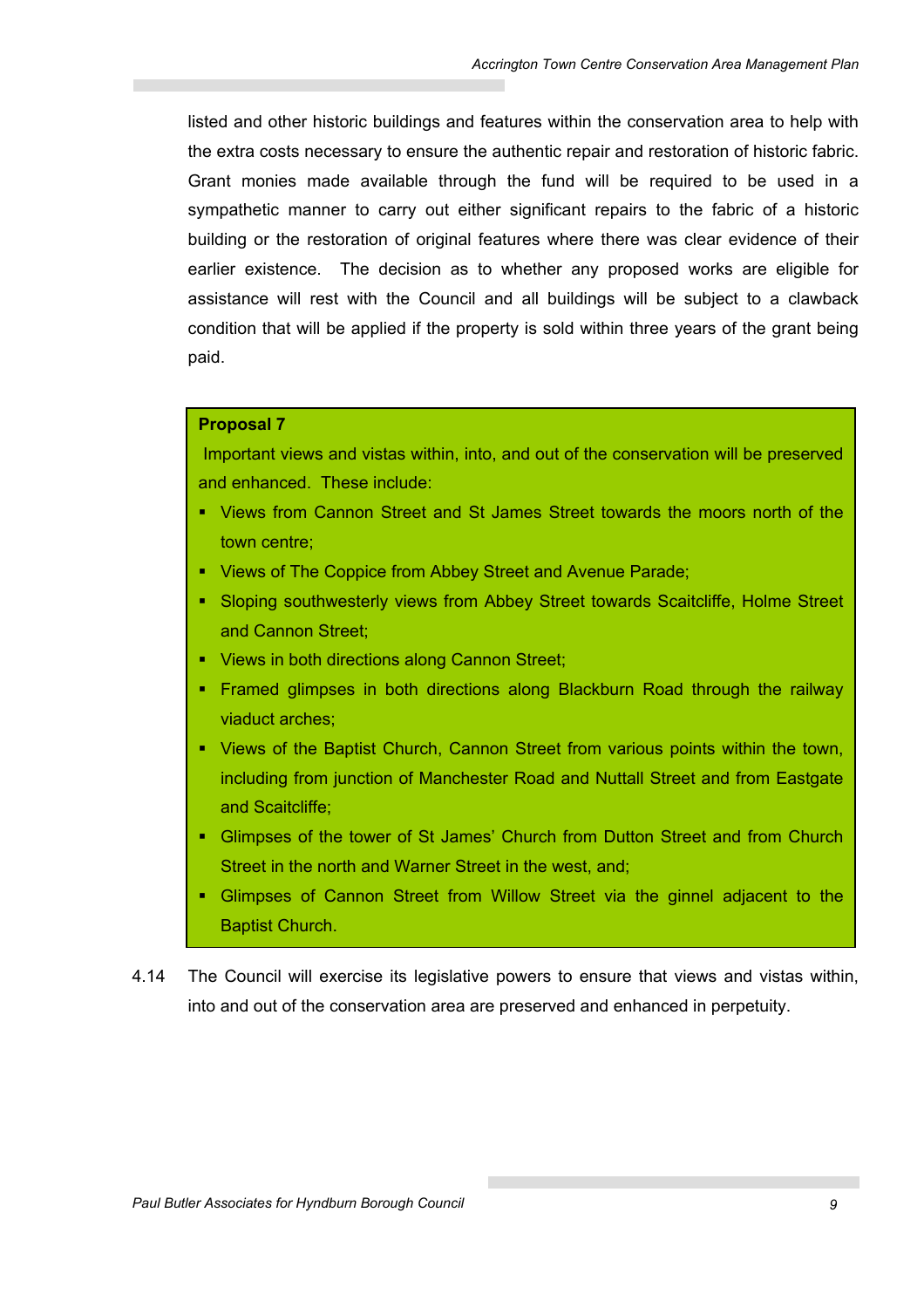#### **Proposal 8**

 All new development, including extensions and alterations to existing buildings, within and immediately adjacent to the conservation area will respect the historical context, preserve and enhance the character and appearance of the conservation area and accord with local, regional and national planning policy.

4.15 The established character of the conservation area will be protected to maintain its special architectural and historic interest. The character appraisal considered one of the main threats to the area's character to be the insertion of unsympathetic infill developments adjacent to listed or other notable, yet unlisted, buildings that make a positive contribution to the character or appearance of the conservation area. New development constructed with little regard to the scale, massing or form of existing buildings can have a significant detrimental impact on the visual and physical character of the conservation area. To avoid further dilution of the area's special interest, all new development in the conservation area will respect the historical context, preserve and enhance the character and appearance of the conservation area and accord with local, regional and national planning policy. More detailed guidance is provided in Proposals 10 and 11.

#### **Proposal 9**

Development proposals to replace the following buildings will be strongly encouraged providing that the new development respects the historical context, preserves and enhances the character and appearance of the conservation area and accords with local, regional and national planning policy:

- **Telephone Exchange, Bank Street**
- $-2 16$  Broadway
- **Former Barnes Furniture Store, Church Street**
- 4.16 The character appraisal recognised that a number of buildings within and immediately adjacent to the conservation area have a serious negative impact upon the visual quality of the area. Should the sites of these buildings ever be redeveloped, the new development must understand and respect its immediate and wider historic context, preserve and enhance the conservation area's character and appearance and fully accord with local, regional and national planning policy.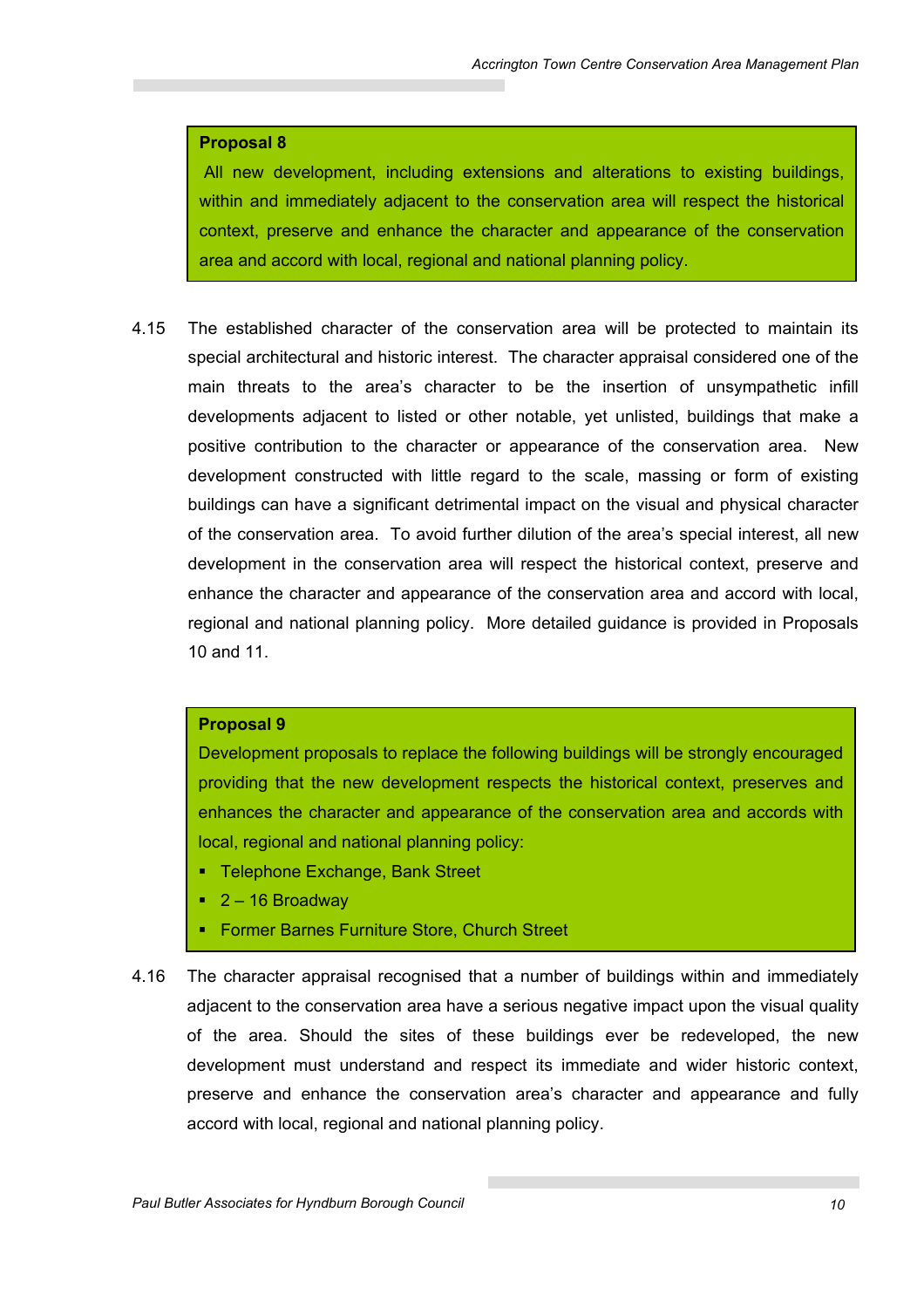### **Proposal 10**

Development will not be permitted to exceed:

a) 16m above adjacent ground level within 250m of the spire of the Baptist Church, Cannon Street

or

b) 40m above adjacent ground level within 500m of the spire of the Baptist Church, Cannon Street

- 4.17 The character appraisal identified the spire of the Baptist Church, Cannon Street to be an important landmark whose prominence is further enhanced by its location on a steeply sloped valley side. It is vital that the church spire is protected from visual encroachment and that the distinctive skyline of this part of the conservation area is preserved.
- 4.18 Within the area defined by 10a, development is restricted to an overall height of 16m this approximately equates to the ridge height of the church's nave. Within the area defined at 10b, development is restricted to an overall height of 40m – this approximately equates to the total height of the spire. Beyond the 500m radius, the height impact of development proposals will be treated on a case by case basis.

### **Proposal 11**

Development of single buildings with footprints in excess of 200sqm will not be permitted within the conservation area.

4.19 The character appraisal identified that the conservation area does not have a homogenous built form - developments with larger footprints (approximately 600sqm – 1000sqm) are generally grand late nineteenth/early twentieth century municipal buildings and located within the Cannon Street/Willow Street area, whilst the remainder of the conservation area is formed by more domestic scale buildings with smaller footprints (approximately 50sqm – 200sqm). However, the introduction of new single buildings with large footprints will be detrimental to the general scale and grain of the character area and will threaten to destroy the intimate mix of grand municipal and domestic scale buildings that gives interest to the conservation area. This proposal does not preclude a terrace or cluster structures, but seeks to ensure that the scale and grain of development is appropriate. Beyond the conservation area boundary buildings with larger footprints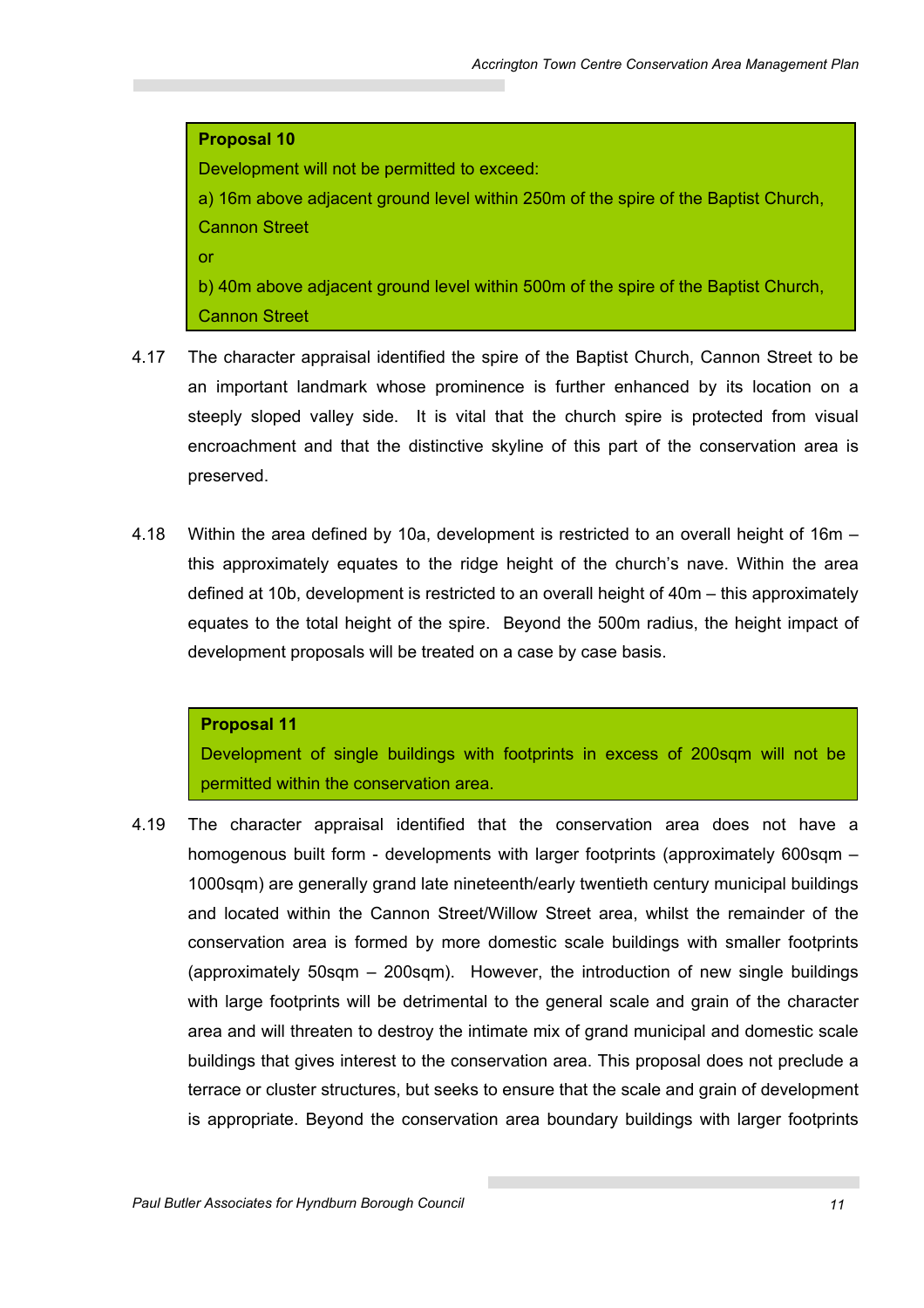may be more acceptable, but development proposals will be treated on a case by case basis.

#### **Proposal 12**

An Article 4 Direction will be implemented on the east-west axes of Blackburn Road, Cannon Street and Warner Street to withdraw the following classes of permitted development:

- **alterations to elevations:**
- change of roof material;
- **EXECUTE:** insertion of roof/dormer windows:
- alterations to doors and windows;
- painting or rendering of exterior masonry, and;
- alterations to hardstandings and demolition of curtilage walls

Enforcement action will be taken to remove any unauthorised works which do not accord with the objectives of the Direction.

- 4.20 The character appraisal identified one of the main threats to the special character and appearance of the heart of the conservation area to be the cumulative impact of numerous alterations, some quite small in themselves, to historical and architecturally interesting buildings in the area. If left unchecked, such works will gradually erode the special historic or architectural qualities that justified the original designation.
- 4.21 At present the law allows certain alterations to be made without planning permission. The proposed Article 4 Direction will be targeted at bringing under control those alterations which, if not sympathetically designed, pose the greatest threat to the area's distinctive character. Whilst the Direction will not necessarily stop changes taking place, it will require building owners to gain planning permission for alterations or works which would front open space, a waterway or a highway (roads, back streets and footpaths) and as such will protect the area against unsympathetic changes which, if left unchecked, will gradually erode its special character.
- 4.22 Regular surveys will be undertaken to investigate whether unauthorised changes have been made to buildings within the Direction area. Appropriate enforcement action,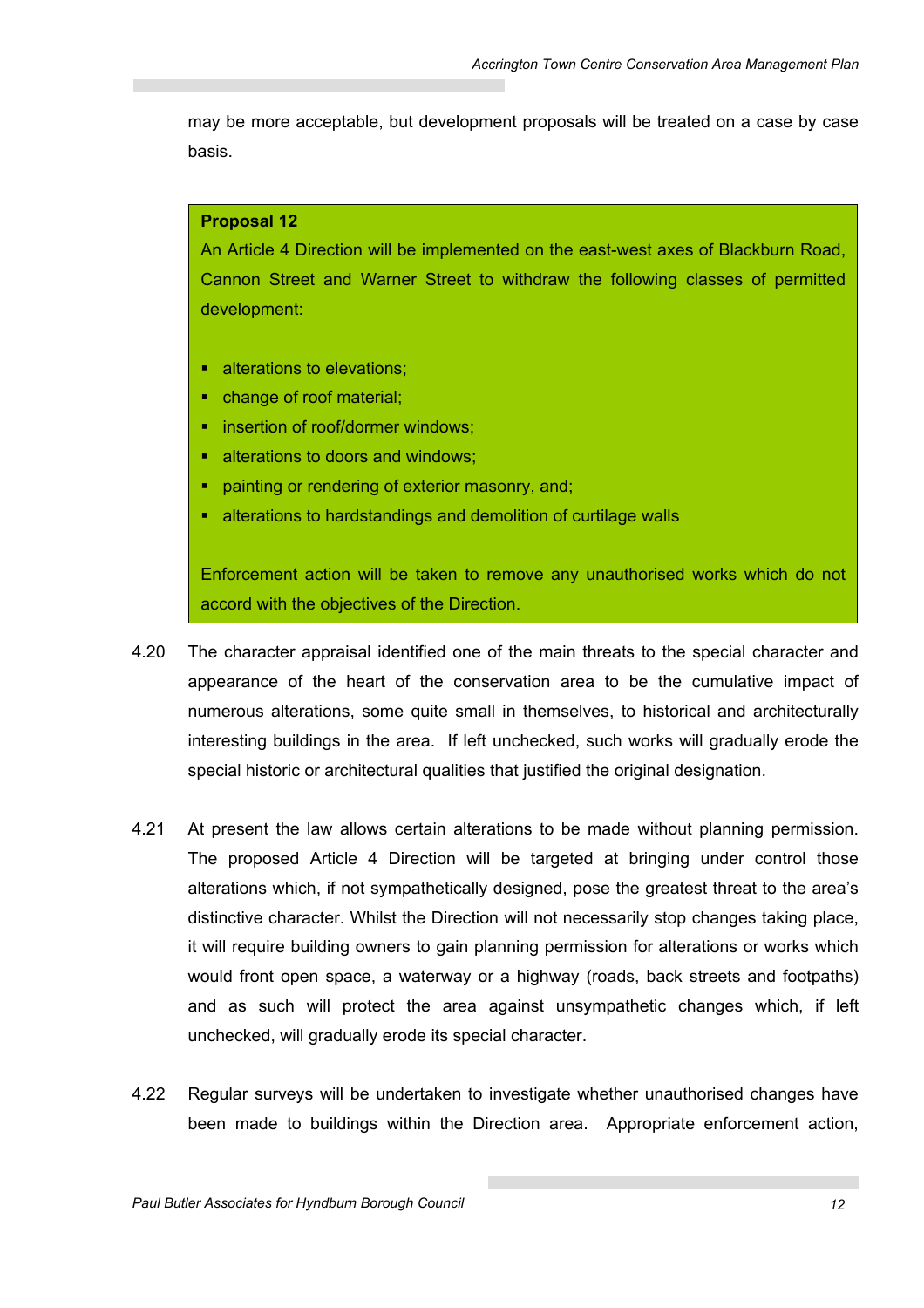including the service of Listed Building Enforcement Notices and/or Conservation Area Enforcement Notices, will be taken to remove unauthorised works.

#### **Proposal 13**

The Council's adopted shop front, shop front security and advertisements design guides will be actively applied. Enforcement action will be taken to remove any unauthorised works which do not accord with the objectives of these guides.

- 4.23 A substantial number of commercial and retail buildings within the conservation area have lost some or almost all of their original shop front detailing, whilst other frontages have been substantially altered and replaced by unsympathetic modern materials, including aluminium or uPVC. As a result, there are a large number of poor quality shop fronts within the conservation area which fail to harmonise with the building on which they have been placed.
- 4.24 The Council will ensure that all new shop fronts proposed for retail and commercial premises within the conservation area are designed and developed in accordance with the adopted shop front and shop front security design guides. Where original or traditional shop front detailing survives intact, sympathetic repair will always be favoured above the complete replacement of traditional elements, whilst applications which involve the removal of existing surviving traditional shop frontages or traditional elements will not be approved. Where complete replacement is deemed necessary to replace inappropriate modern installations or where erosion and decay dictate that no original details have survived then new installations will be undertaken in accordance with the shop front and shop front security design guides. Equally where modern inappropriate replacements already exist, the Council will seek to secure the reinstatement of traditional appropriate shop fronts when replacement occurs in the future.
- 4.25 Similarly few traditional signs survive within the conservation area. Instead the majority have been replaced with inappropriate modern, vivid and inconsistent signage which is considered damaging to the character and appearance of the area. New signage proposed for retail and commercial premises within the conservation area must be designed to complement both the shop frontage and overall building frontage on which it is to be displayed and must comply with the Council's adopted advertisements design guide. Internally illuminated box signs and bright garish modern materials will not be accepted within the conservation area.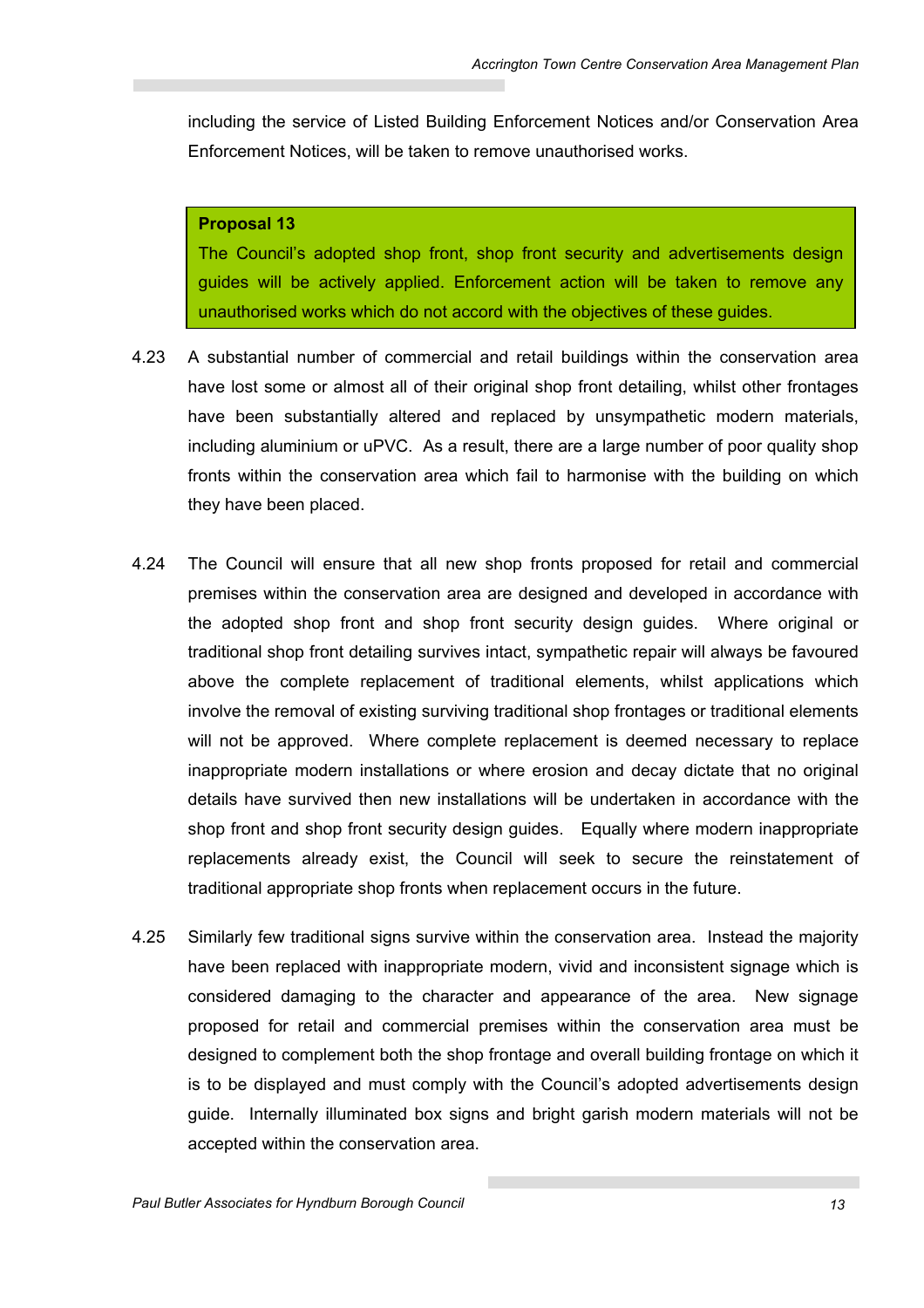4.26 Regular surveys will be undertaken to investigate whether unauthorised changes have been made to shop frontages and signage. Appropriate enforcement action, including the service of Listed Building Enforcement Notices and/or Conservation Area Enforcement Notices, will be taken to remove unauthorised works.

#### **Proposal 14**

A public realm strategy will be developed to ensure that all future public realm and streetscape works within the conservation area and immediately beyond its boundary preserve and enhance the character and appearance of the area. The strategy will be made available to all agencies responsible for maintaining and enhancing the town's highways and public realm to ensure a consistency within the conservation area and the wider town centre.

- 4.27 Recent attempts have been made to improve the quality of the streetscape within the conservation area. However, these have been inconsistent and have often resulted in a magnitude and variety of individual landscaping elements that add clutter to the streetscapes and forms visual and physical barriers between the streets and the historic and architecturally interesting buildings that align them.
- 4.28 The Council will develop a public realm strategy to provide detailed guidance to ensure that a consistent and historically and architecturally sensitive strategy is applied to all future public realm works within the conservation area and the wider town centre. In particular, the strategy will address the following issues:
	- **Prevent further loss of, and damage to, traditional paving materials and promote the** reinstatement of traditional paving flags, kerbstones and setts to enhance the character and appearance of the area and reinforce its special identity;
	- Enhance key gateways into the conservation area:
		- junction of railway viaduct and Blackburn Road;
		- junction of Abbey Street and Blackburn Road;
		- junction of Abbey Street and Warner Street;
		- iunction of Blackburn Road and Peel Street:
		- junction of Church Street and Cannon Street;
		- junction of Broadway and Blackburn Road, and;
		- junction of St James' Street and Paradise Street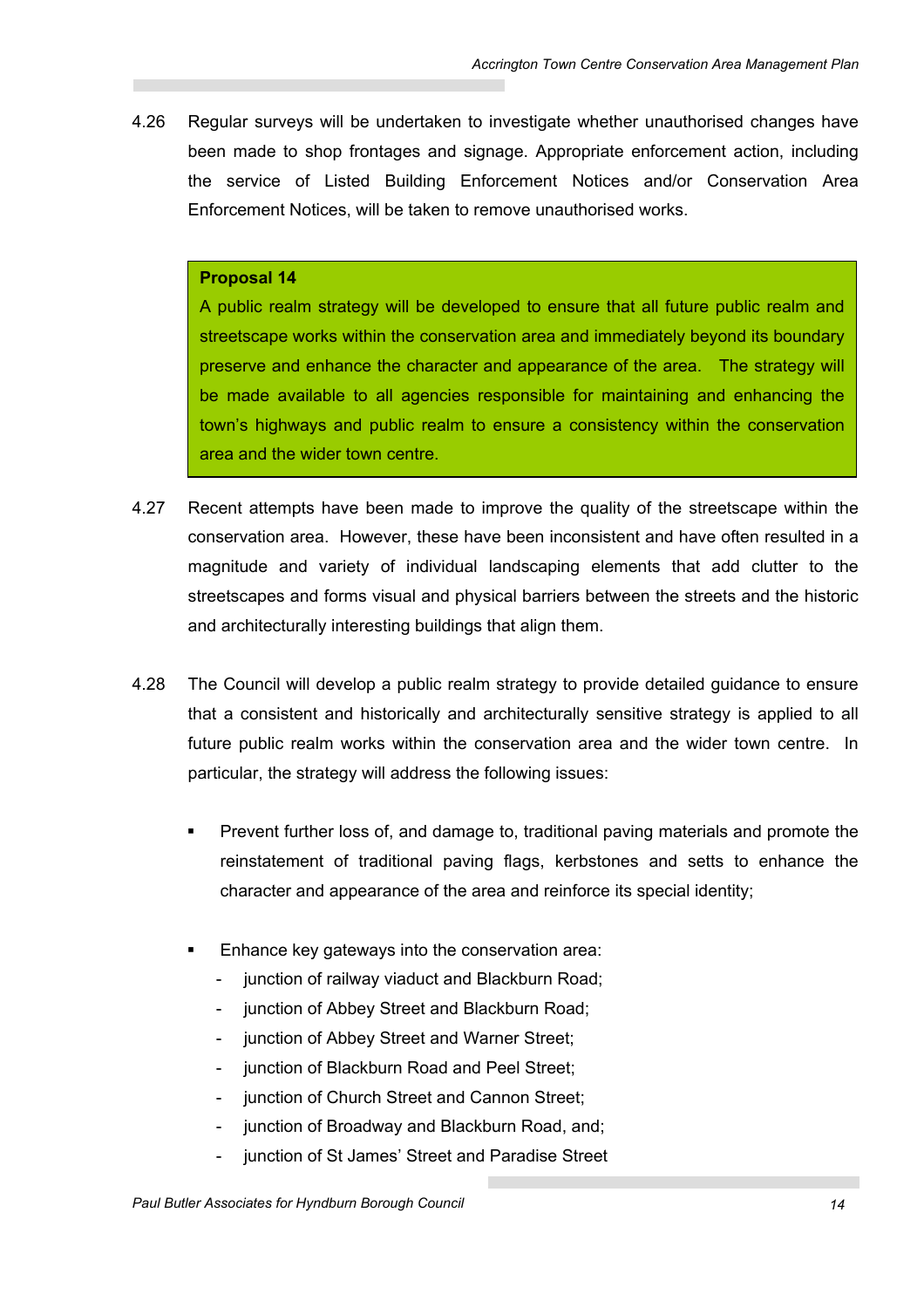- Reduce the dominance of traffic and pedestrian safety measures the railings at the corner of Peel Street and Blackburn Road are particularly visually unattractive;
- Reduce the dominance of the bus shelters on Peel Street which currently act as a visual and physical barrier between the street and its buildings;
- Reduce the dominance of parked vehicles the grandeur of the residential terraces on St James' Street is dramatically affected by car parking;
- Reinstate lost boundary treatments the churchyard of St James' is currently defined by low stone walls, but the cast iron railings which once surmounted the walls have since been lost and as such the open space seems to 'leak' out into the surrounding streets. There could be an opportunity here to redefine the churchyard through the reintroduction of railings.
- Enhance areas of public open space St James' churchyard is a popular pedestrian route, however it lacks places to sit and enjoy the character this part of the conservation area. The opportunity exists here to create an area of attractive and well-managed public space. Elsewhere other smaller areas of landscaped public space at the corners of Warner Street and Bank Street, Oak Street with Church Street and Blackburn Road and Abbey Street could, with the implementation of a programme of maintenance, provide valuable amenity space for residents and contribute positively to the environmental quality of the conservation area.
- 4.29 The Council will ensure that the public realm strategy is made available to all agencies responsible for maintaining and enhancing the town's highways and public realm. Close liaison between the Council and these different agencies will ensure that the historically and architecturally sensitive strategy will be consistently applied to all future public realm works within the conservation area and the wider town centre.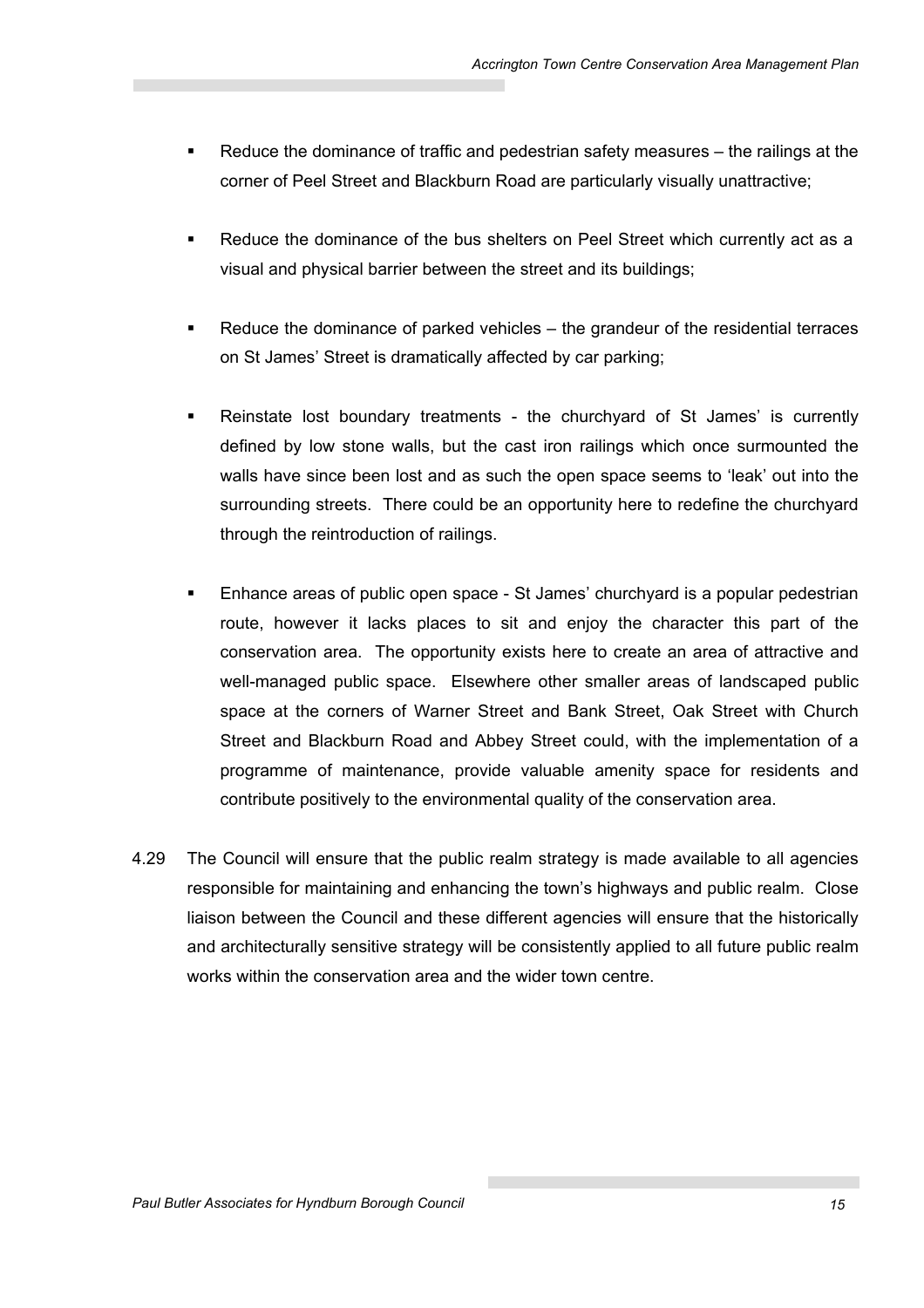### **Proposal 15**

 A Tree Preservation Order (TPO) will be implemented wherever a tree of high amenity value is considered to be under threat. This will include trees within and outside the conservation area where they contribute to the setting of the area. A strategy for trees within the conservation area will also be developed.

- 4.30 The character appraisal identified a number of trees, both individuals and groups, which make a significant contribution to the special character of the area. Conservation area status dictates that if not already protected by a Tree Preservation Order (TPO), anyone intending to lop or fell a tree which is greater than 100mm in diameter at 1.5m above ground level within a conservation area, is required to give the Council 6 weeks written notice before starting work. This will provide the Council with an opportunity of assessing the tree to see if it makes a positive contribution to the character or appearance of the conservation area, in which case a TPO may be served.
- 4.31 The character appraisal identified that many of the trees within St James' churchyard are reaching advanced stages of maturity and were originally planted informally or are selfseeded. A tree strategy which considers issues of amenity, practicality and succession planning will be developed.

### **Proposal 16**

Celebration and promotion of Accrington's history will be encouraged to ensure that the local community and visitors are able to recognise and understand the value of the town's historic resource.

4.32 Heritage is an extremely important motivator for tourism; however, Accrington currently lacks an obvious destination for heritage tourists. Whilst the Haworth Art Gallery, located to the south of the town centre, does house Europe's largest public collection of Tiffany glassware and in 2006 collaborated with the town's main library to hold a 90th anniversary of the Battle of the Somme exhibition, there is no permanent celebration of the town's involvement in the industrial revolution of the eighteenth and nineteenth centuries nor a promotion of its important social and cultural history. A new museum or exhibition space could be established within Accrington Town Centre Conservation Area, perhaps within the Town Hall or within a vacant/underused historic building, to celebrate and promote the town's history, its buildings and its influence on the wider world and support the development of Accrington as a visitor destination.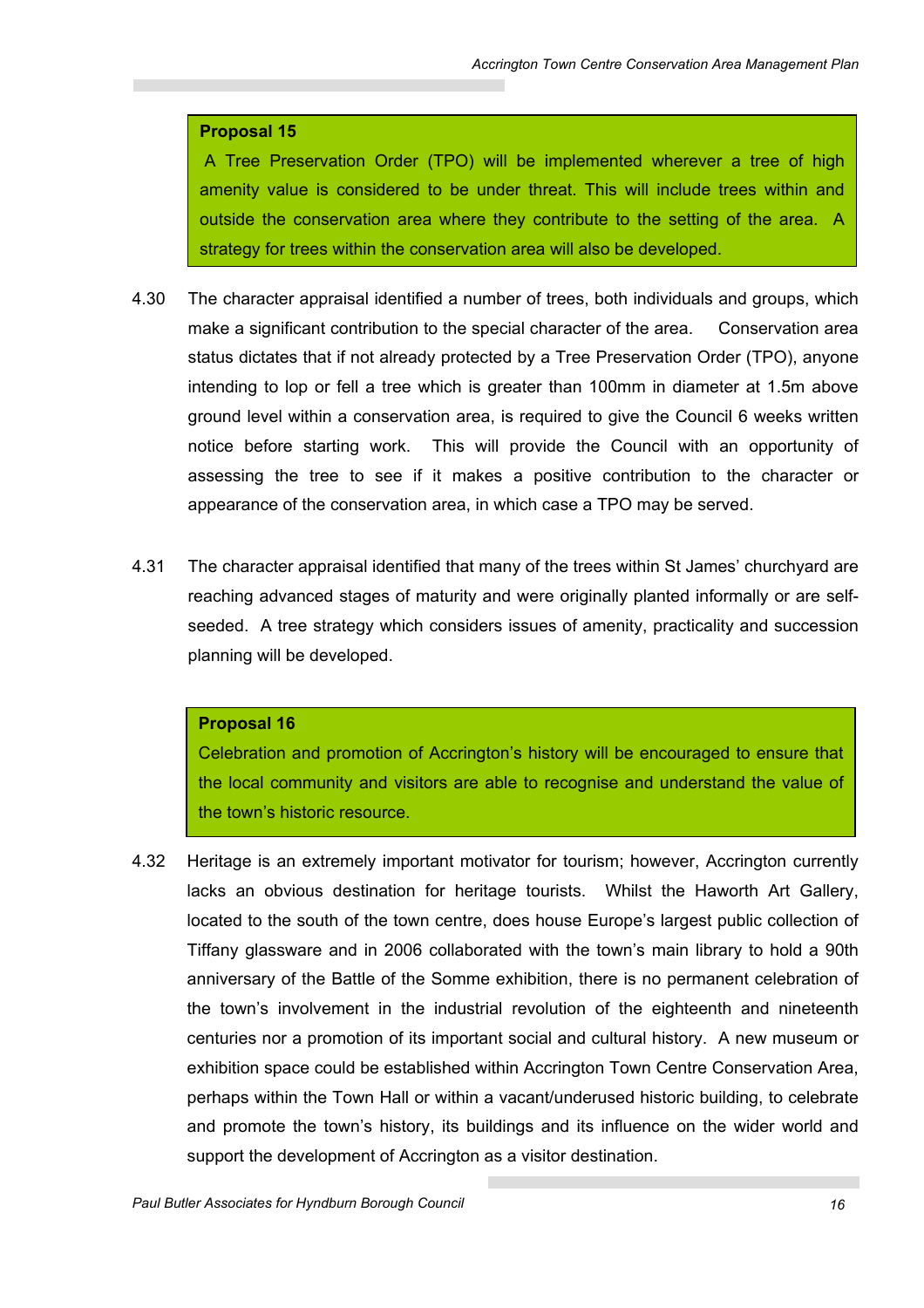4.33 In addition, the character appraisal considered that it is vital that local people are able to recognise that Accrington's historic built environment is a major asset which gives the town unique character, charm and significance. The character appraisal suggested that by involving its local population, Accrington has the potential to make a significant contribution to national heritage events, including Heritage Open Days and National Archives Month and suggested that to further raise public awareness of the breadth of heritage in Accrington, an annual or bi-annual heritage festival could be established within the town.

## **Proposal 17**

An information leaflet will be produced to raise public awareness of the conservation area, its history and significance and the implications of its designation. This leaflet will be readily available to the local community.

4.34 The public consultation conducted during the preparation of the character appraisal identified a lack of awareness amongst local residents and building owners of what it means to live, work and own property in the conservation area. There is a need, therefore, to raise public awareness, understanding and appreciation of the conservation area and the implications of its designation.

## **Proposal 18**

 A mechanism for monitoring change and reviewing the conservation area character appraisal and management plan at least once every five years will be developed.

- 4.35 The conservation area character appraisal and this management plan will be reviewed at least every five years in accordance with English Heritage guidance. This review will include:
	- A survey of the conservation area and its boundaries;
	- An updated review of the area's heritage assets, including a comprehensive photographic building and streetscape record;
	- An assessment of whether the management proposals detailed in this document have been acted upon, including proposed enhancements;
	- The production of a short report detailing the findings of the survey and proposed actions and amendments, and;
	- Public consultation on the review findings, any proposed changes, and input into the final review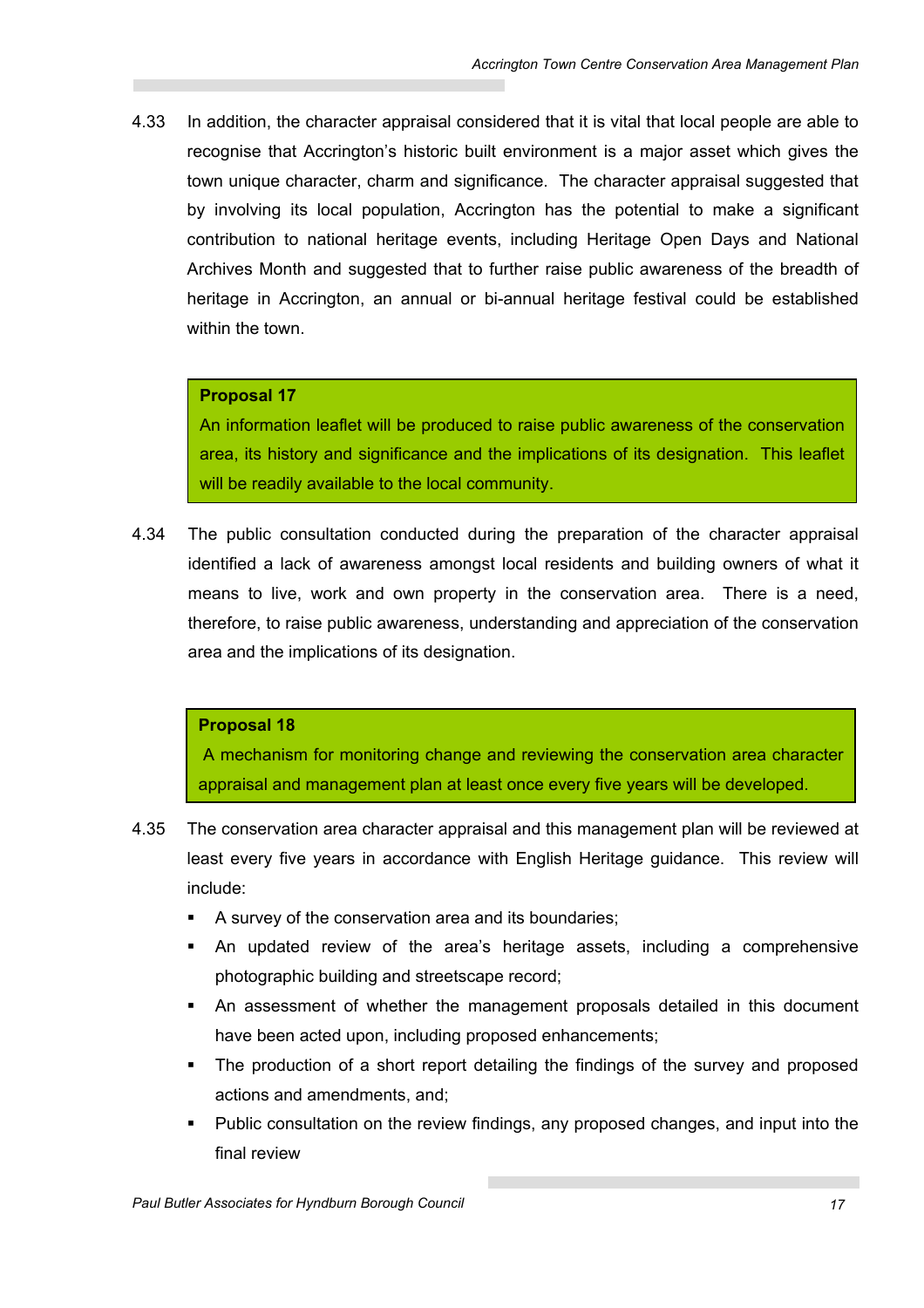# **Appendices**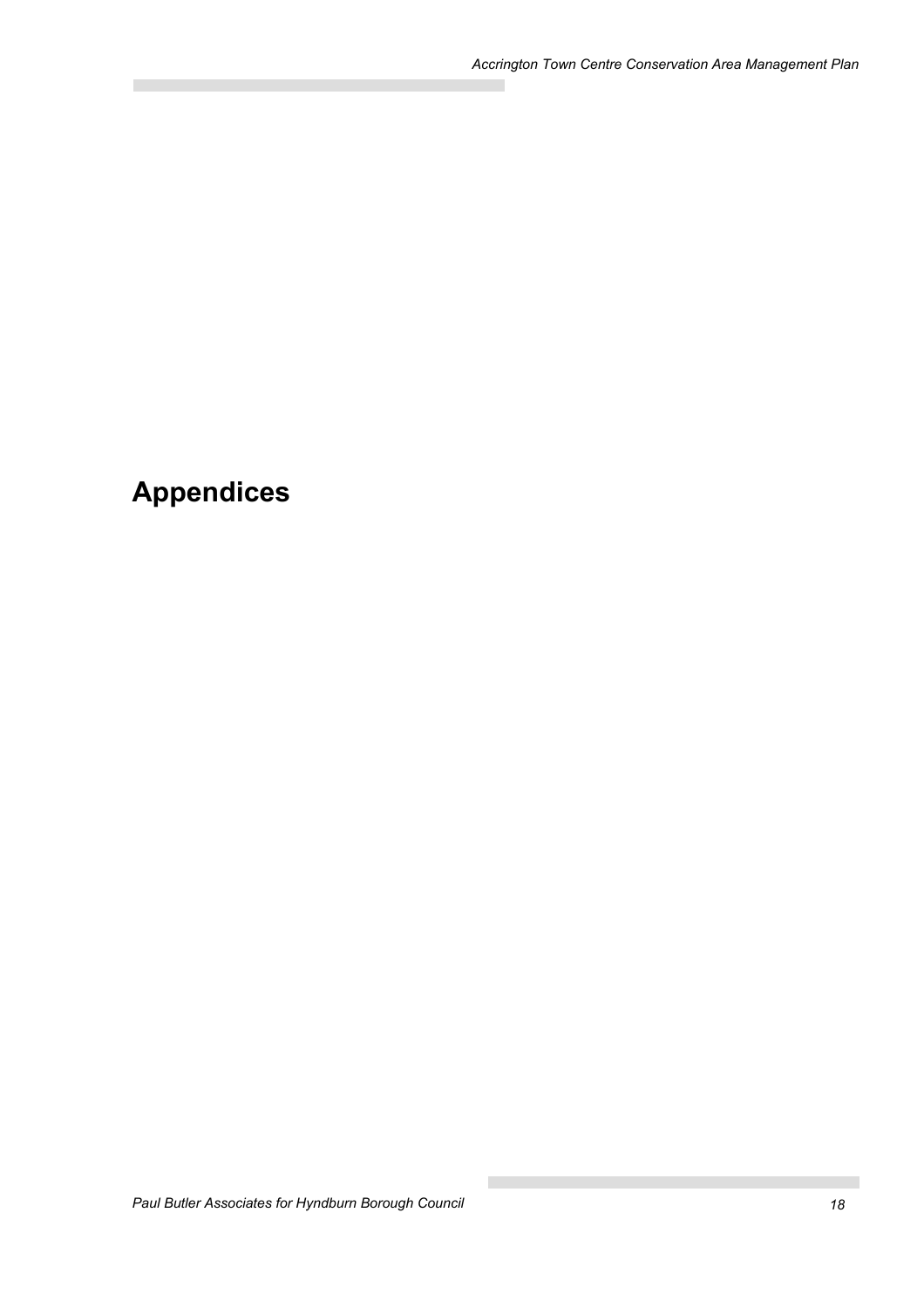**Appendix 1: Accrington Town Centre Conservation Area**